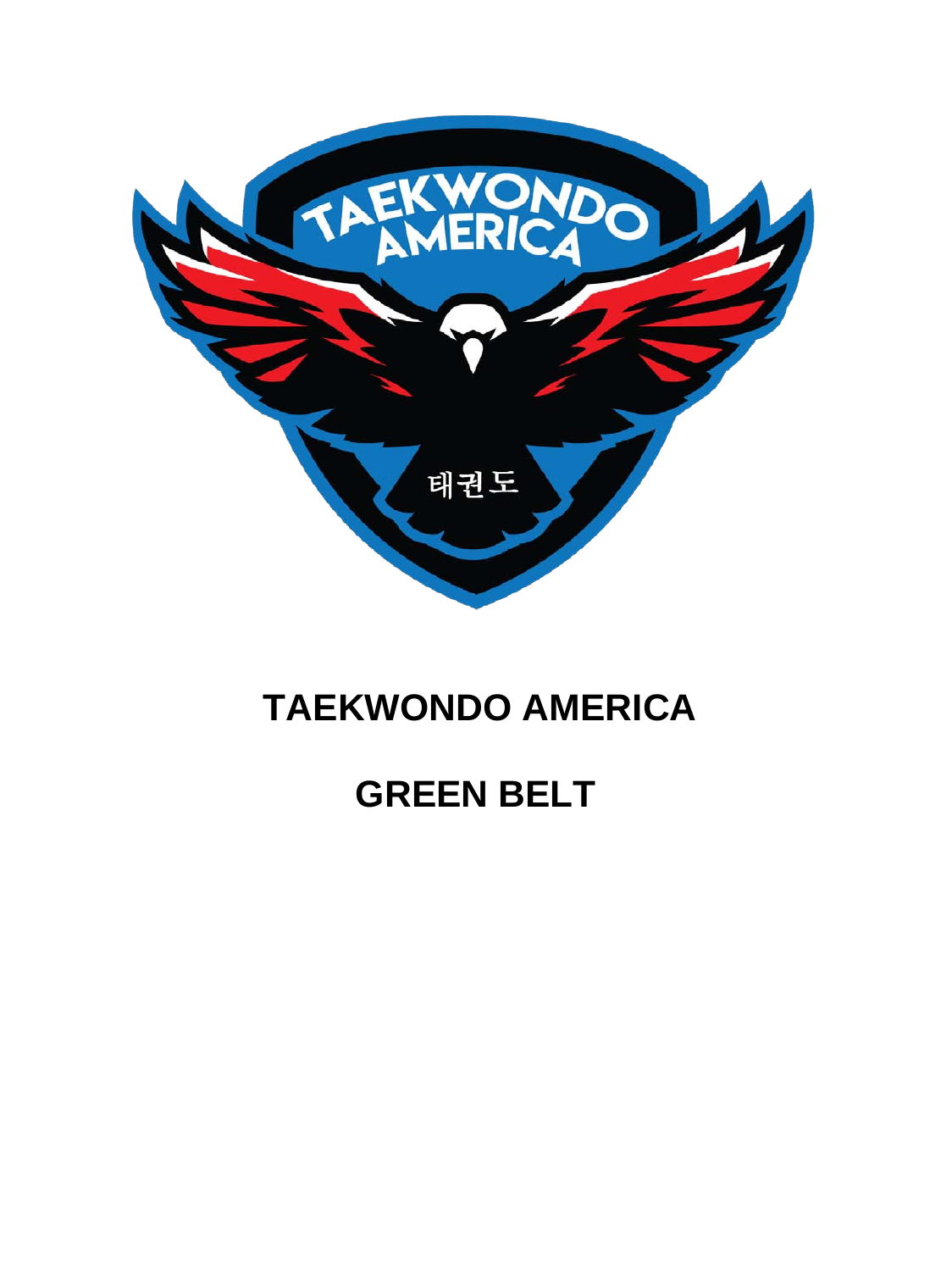# **GREEN AND SENIOR GREEN BELT**

## **PATTERN**

### **WON-HYO**

27 Movements

*Was the noted Monk who introduced Buddhism to the Silla Dynasty in the year 686 A.D.*

#### Stance B

| 1. Left Square Block                            | Left Back Stance          |
|-------------------------------------------------|---------------------------|
| 2. Right Reverse Outside Knifehand Strike High  | <b>Left Back Stance</b>   |
| 3. Left Punch Middle                            | <b>Left Fixed Stance</b>  |
| 4. Right Square Block                           | <b>Right Back Stance</b>  |
| 5. Left Reverse Outside Knifehand Strike High   | <b>Right Back Stance</b>  |
| 6. Right Punch-Middle                           | <b>Right Fixed Stance</b> |
| 7. Left Double Fist Block                       | <b>Closed Stance</b>      |
| 8. Left Side Kick                               |                           |
| 9. Left Double Knifehand Block                  | <b>Left Back Stance</b>   |
| 10. Right Double Knifehand Block                | <b>Right Back Stance</b>  |
| 11. Left Double Knifehand Block                 | <b>Left Back Stance</b>   |
| 12. Right Spearhand Middle (Ki-Hap)             | <b>Right Front Stance</b> |
| 13. Left Square Block                           | <b>Left Back Stance</b>   |
| 14. Right Reverse Outside Knifehand Strike High | <b>Left Back Stance</b>   |
| 15. Left Punch Middle                           | <b>Left Fixed Stance</b>  |
| 16. Right Square Block                          | <b>Right Back Stance</b>  |
| 17. Left Reverse Outside Knifehand Strike High  | <b>Right Back Stance</b>  |
| 18. Right Punch Middle                          | <b>Right Fixed Stance</b> |
| 19. Right Reverse Inner Forearm Block           | <b>Left Front Stance</b>  |

20. Right Front Kick

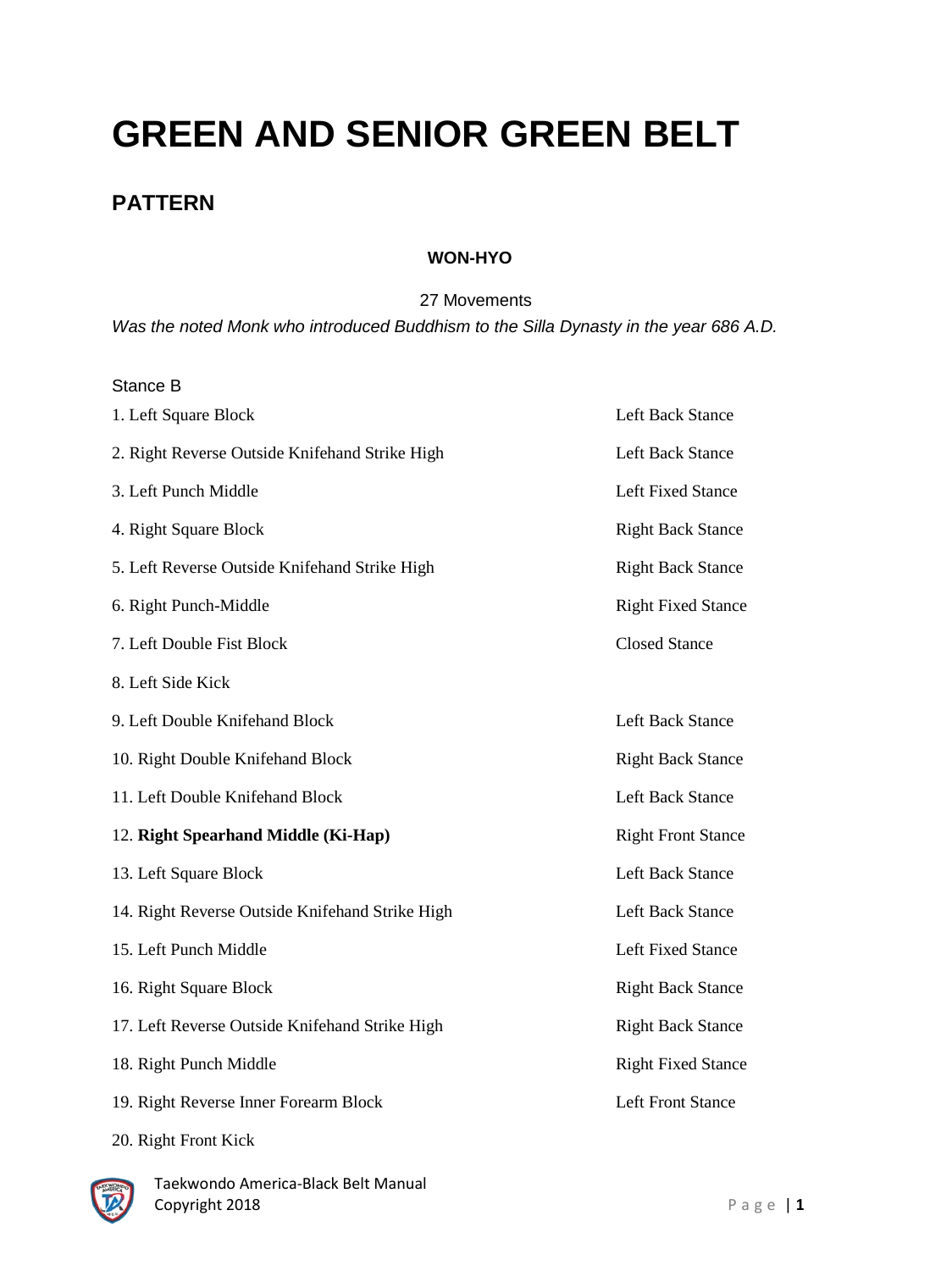| 21. Left Reverse Punch Middle        | <b>Right Front Stance</b> |
|--------------------------------------|---------------------------|
| 22. Left Reverse Inner Forearm Block | <b>Right Front Stance</b> |
| 23. Left Front Kick                  |                           |
| 24. Right Reverse Punch Middle       | Left Front Stance         |
| 25. Right Side Kick (Ki-Hap)         |                           |
| 26. Left Double Fist Block           | Left Back Stance          |
| 27. Right Double Fist Block          | <b>Right Back Stance</b>  |

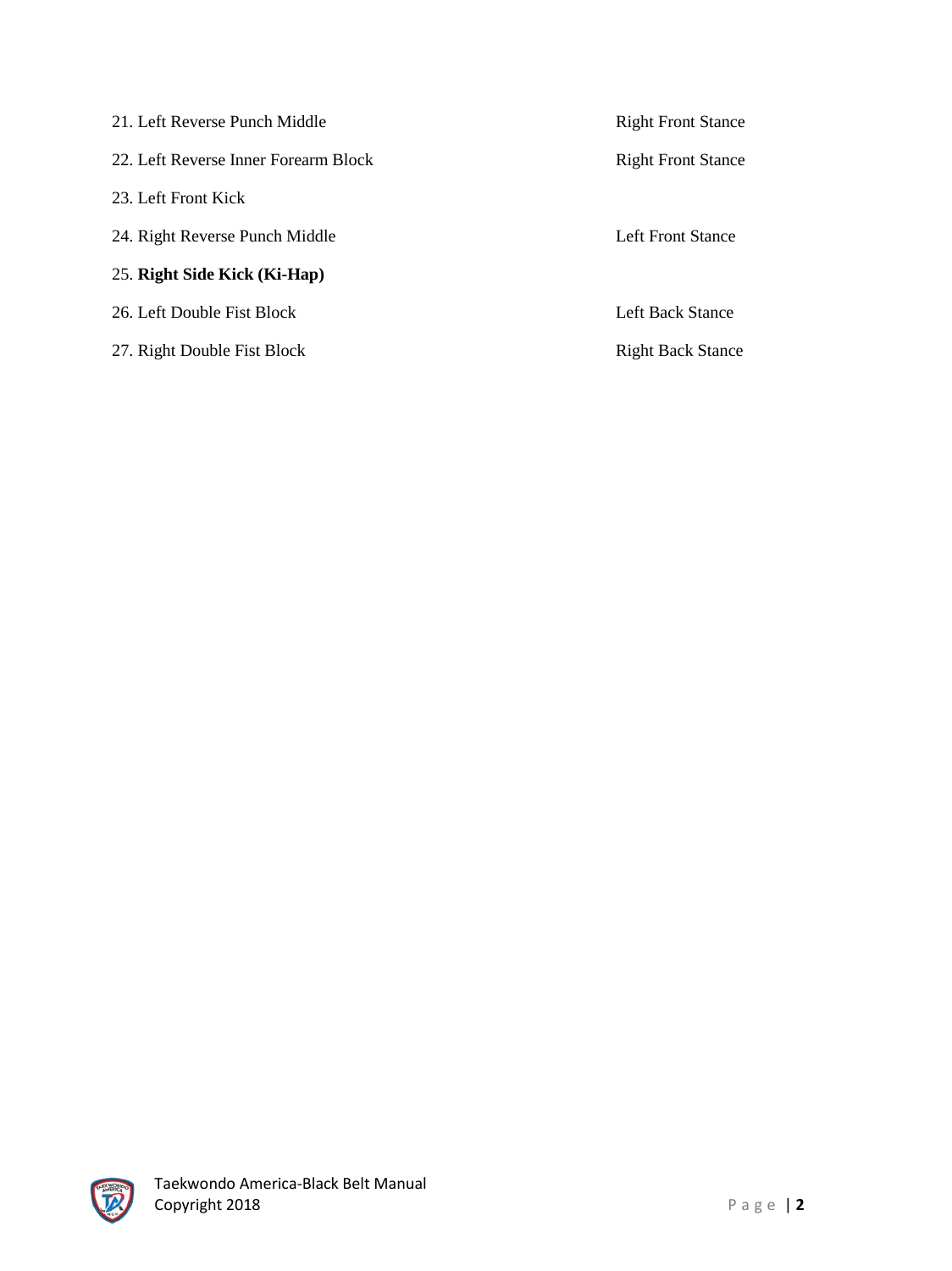## **FREE SPARRING**

In Free Sparring, partners are not restricted by a set pattern of movements like One-steps or Sparring Combinations. Free Sparring allows students to test their skills against each other and encourages students to implement the skills and techniques practiced in class. All Green Belts and above practice Free Sparring in class, tournaments, and testings.

### **RULES OF ENGAGEMENT**

- Note: The rules of Sparring are identical to that of Sparring Combinations. The only difference is that in free sparring, students are no longer restricted by a set pattern of movements.
- Sparring should never be attempted without direct supervision of an Instructor and only red, Taekwondo America brand gear may be used. This includes hand gear, foot gear, head gear, guards, elbow pads, a mouthpiece and, for men, a groin protector.
- Before each match, the partners should bow and touch gloves. This is a show of respect and courtesy and indicates both partners are ready to begin.
- While fighting stances vary greatly, most follow the following principles:
	- 1. Hands are up around the chin. This makes blocking techniques to the head much easier.
	- 2. Body is turned sideways. This limits the surface area that is exposed to the opponent
	- 3. Light on your feet. This makes it easier to move and evade incoming techniques.
	- 4. Eyes on your partner.
- Light contact is acceptable and encouraged. Impact, striking forcefully which may result in injury, is not allowed and should be immediately addressed by the partners or instructors. If the level of control is exceeded, apologize sincerely and immediately.
- Legal target areas are the chest, above the belt, and the headgear. Which may be struck with either the hands or feet.
- Striking with the knees or elbows is prohibited. Any contact to the throat, face, back or below the belt is strictly prohibited. Sweeps, takedowns, grabbing and grappling are also prohibited.
- Sparring may be stopped at any time by either partner for any reason and is signaled by holding up both of their hands.
- Never continue sparring if either partner is injured or can no longer defend themselves.
- At the end of each match, the partners should again bow and touch gloves.